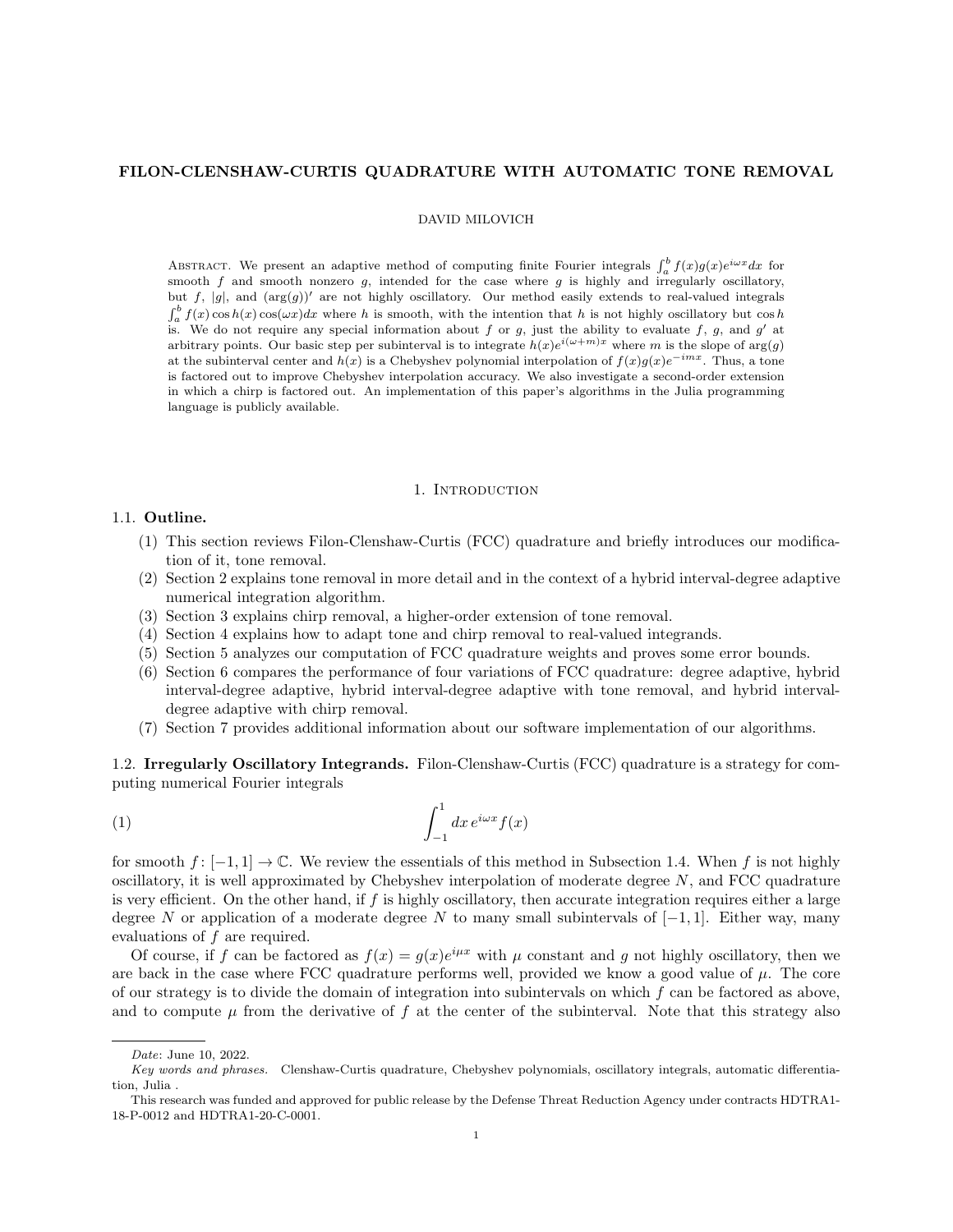handles non-Fourier oscillatory integrals

$$
\int_{-1}^{1} dx f(x)
$$

as a special case  $(\omega = 0)$ .

Various other modifications of FCC quadrature have been proposed to handle integrands of the form  $p(x)e^{i\omega q(x)}$  where p and q are not highly oscillatory. A popular strategy is to use the change of variables  $y = q(x)$ :

(3) 
$$
\int dx e^{i\omega q(x)} f(x) = \int dy e^{i\omega y} \frac{p(q^{-1}(y))}{q'(q^{-1}(y))}
$$

where  $q^{-1}$  is a local inverse. Neighborhoods of stationary points of q are handled using specialized techniques. This is not our strategy for the following reasons.

- (1) Our intended application is for families of integrands of a slightly different form:  $p(x)q(x)e^{i\omega x}$  for a finite set of values of  $\omega$ , with p, |q|, and  $(\arg(q))'$  smooth and not highly oscillatory.
- (2) Even though we could rearrange our integrand into the form  $p_\omega(x)e^{i\omega q_\omega(x)}$  for each  $\omega$ , we want our technique to work even in ignorance of any stationary points of  $q_{\omega}(x)$ .

1.3. Motivating Application. The original motivation for this work was a problem in digital channel simulation [6] where digital simulation of an ionospheric scintillation channel model [3] required computing a covariance tensor whose coordinates were linear combinations of finite Fourier integrals of the form  $\int_0^{\pm 1} dx e^{2n\pi ix} R(x)$  and  $\int_0^{\pm 1} dx xe^{2n\pi ix} R(x)$  where  $R(x)$  is an autocovariance function of the form

(4) 
$$
\frac{c_1}{\sqrt{q_1(x)}} \exp\left(q_2(x) + \frac{q_3(x)}{q_1(x)}\right) \text{erf}\left(\frac{\sigma c_2 + q_4(x)/q_1(x)}{\sqrt{q_5(x)/q_1(x)}}\right) \Big|_{\sigma=-1}^{\sigma=+1}
$$

where each  $c_k$  is a complex constant and each  $q_k$  is a complex quadratic polynomial. For a given channel model, integrals for as many as ∼ 10<sup>3</sup> values of n and as many as ∼ 10<sup>3</sup> different functions  $R(x)$  were needed. The functions  $R(x)$  were typically complex-valued and irregularly and highly oscillatory. However, amplitude  $|R(x)|$  and instantaneous angular frequency  $\frac{d}{dx}$  arg  $R(x)$  were non-oscillatory.

1.4. Filon-Clenshaw-Curtis Quadrature. In outline, the following is the FCC quadrature strategy for computing  $\int_{-1}^{1} dx e^{i\omega x} f(x)$ .

- (1) Evaluate f at the Chebyshev nodes  $c_k^N = \cos(\pi k/N)$ , for  $0 \le k \le N$ , for some degree N with only small prime factors.
- (2) Use a fast cosine transform to compute Chebyshev series coefficients

(5) 
$$
\xi_n^N = \frac{2}{N} \sum_{k=0}^N {n \choose k} f(c_k^N)
$$

in  $O(N \log N)$  time.<sup>1</sup> These coefficients encode the Chebyshev polynomial interpolation

(6) 
$$
f(c_k^N) = \sum_{n=0}^N \zeta_n^N c_{kn}^N = \sum_{n=0}^N \zeta_n^N T_n(c_k^N)
$$

where  $T_n(\cos \theta) = \cos n\theta$ .

(3) For all (real) desired values of  $\omega$ , evaluate

(7) 
$$
I_N(\vec{\xi}, \omega) = \sum_{n=0}^N \zeta_n^N \int_{-1}^1 dx \, e^{i\omega x} T_n(x).
$$

<sup>&</sup>lt;sup>1</sup>The notation  $\sum$ <sup> $\prime\prime$ </sup> denotes a sum with half weight given to the first and last summands.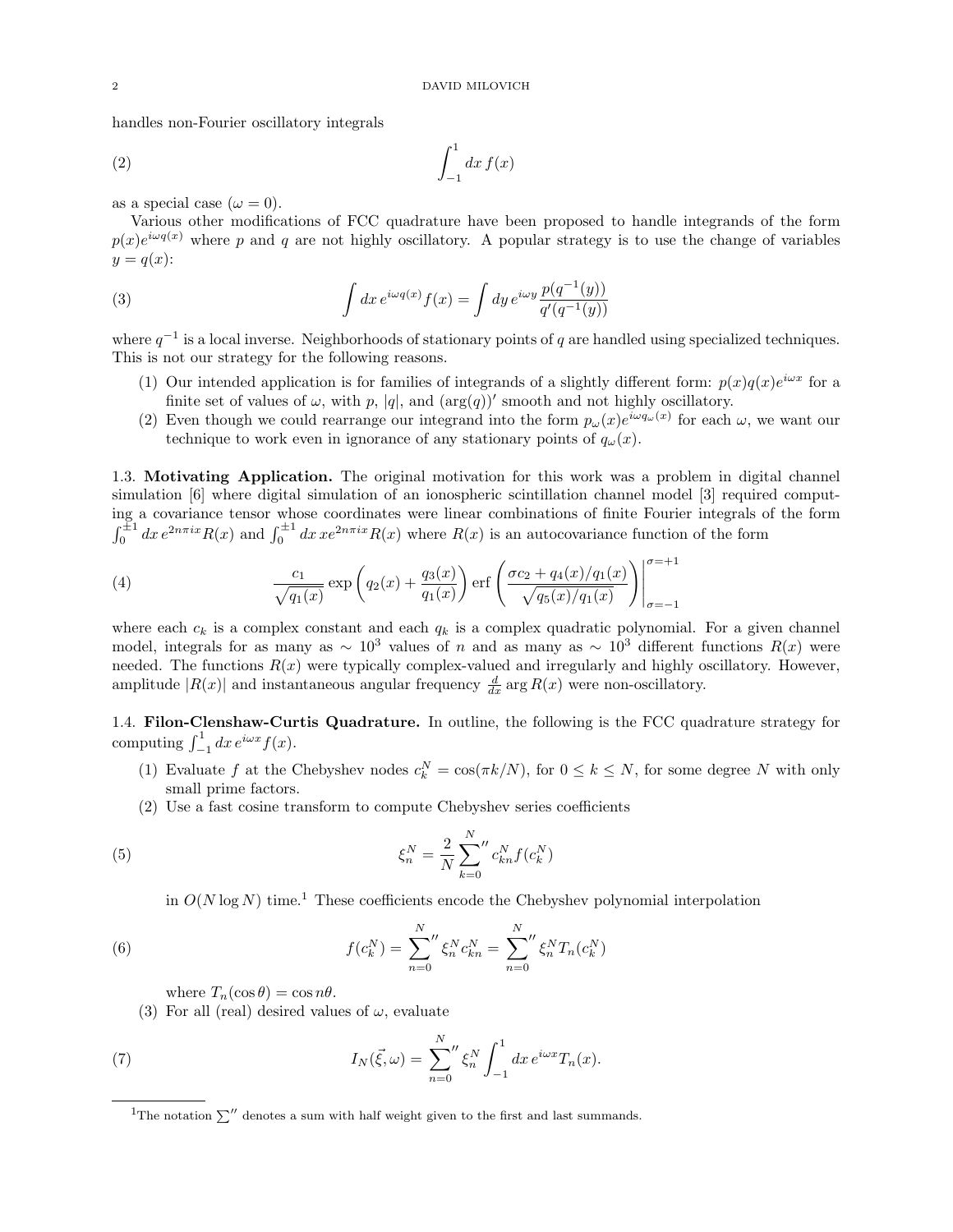There are many implementations of (3). See [5] for a survey of their stability and efficiency. Importantly, the time complexity of accurately computing  $I_N(\vec{\xi}, \omega)$  is  $O(N)$  and uniform with respect to  $\omega$ .

To cheaply estimate the error  $I_N(\vec{\xi}, \omega)$ , we compare it to its truncation

(8) 
$$
I_{M,N}(\vec{\xi},\omega) = \sum_{n=0}^{M} \xi_n^N \int_{-1}^1 dx \, e^{i\omega x} T_n(x)
$$

for some  $M < N<sup>2</sup>$ . A popular but very conservative choice is  $M = N/2$ . Using degree-M coefficients  $(\xi_m^M)_{m\leq M}$  in the above truncated sum might appear more appropriate. However, if M divides N, then the condition  $\xi_n^N \approx 0$  for  $n \in (M, N]$  already implies that  $(\xi_m^N)_{m \le M}$  is insensitive to reducing N to M. This is mostly easily seen by comparing cosine transforms of  $(\xi_m^M)_{m \leq M}$  and  $(\xi_m^N)_{m \leq M}$ :

(9) 
$$
\sum_{m=0}^{M} c_{mk}^{M} \xi_{m}^{M} = f(c_{k}^{M}) = f(c_{kN/M}^{N}) = \sum_{n=0}^{N} c_{nkN/M}^{N} \xi_{n}^{N} \approx \sum_{n=0}^{M} c_{nkN/M}^{N} \xi_{n}^{N} = \sum_{m=0}^{M} c_{mk}^{M} \xi_{m}^{N}.
$$

In practice, even if M does not divide N, if  $N - M$  is not too small then smallness of  $\xi_n^N$  for  $n \in (M, N]$  is strong evidence that  $f(\cos \theta)$  is well-approximated by the first  $M + 1$  terms of its cosine series.

A distinctive feature of Chebyshev interpolation is its progressivity: if  $N$  divides  $N'$  then the Chebyshev nodes for degree N are a subset of the nodes for degree  $N'$ . This reduces the cost of degree-adaptive methods, which typically repeatedly double  $N$  until estimated error is tolerable.

### 2. Tone Removal

Given a desired integral  $\int_a^b dx e^{i\omega x} f(x)$ , we assume that  $f : [a, b] \to \mathbb{C}$  is smooth and presented as  $\alpha\beta$ where  $\beta$  is nonzero and  $\beta'$  can be accurately computed either directly or through automatic differentiation. Our tone removal method is intended for the case where  $\alpha$ ,  $|\beta|$ , and  $(\arg(\beta))'$  are not highly oscillatory. An example is  $\alpha(x) = x^2$  and  $\beta(x) = e^{-100ix^2}/(x+i)$ . We use  $\beta'$  only to compute the angular velocity of  $\beta$ via  $(\arg \beta)' = \Im(\beta'/\beta)$ . On any interval S, we can factor  $\beta(x)$  as  $(\beta(x)e^{-i\nu x})e^{i\nu x}$  where  $\nu$  is the angular velocity of  $\beta$  at the center of S. If angular velocity does not vary too much on S, then  $\beta(x)e^{-i\nu x}$  is not highly oscillatory on S.

Thus, the integral  $\int_a^b dx e^{i\omega x} f(x)$  is rearranged into  $\int_a^b dx e^{i\tilde{\omega}x} \tilde{f}(x)$  where  $\tilde{\omega} = \omega + \nu$  and  $\tilde{f}(x) = f(x)e^{-i\nu x}$ . If  $\nu$  is large and a good approximation of  $(\arg(\beta))'$  on  $[a, b]$ , then this rearrangement is highly advantageous. We can accurately interpolate  $\hat{f}(x)$  from samples at far fewer Chebyshev nodes (that is, using a much smaller N) than would be required to accurately interpolate  $f(x)$ . If  $\nu$  is not large or is not a good approximation of  $(\arg(\beta))^{\prime}$  on all of [a, b], then the rearrangement does little harm.

2.1. Hybrid Interval-Degree Adaptive Algorithm. We use a hybrid adaptive algorithm for computing  $\int_a^b dx e^{i\omega x} f(x)$  with an outer recursion over subintervals and an inner loop over degree. Fix a finite set  $\Omega$ of angular frequencies  $\omega$ , a relative error goal  $\delta_{rel} > 0$ , and an absolute error goal  $\delta_{abs} \geq 0$ . First, letting  $[a, b] = [c - r, c + r]$ , we use the change of variables  $x = ry + c$  to reduce to the case  $[a, b] = [-1, 1]$ :

(10) 
$$
\int_a^b dx e^{i\omega x} f(x) = r e^{i\omega c} \int_{-1}^1 dy e^{i r \omega y} f(ry + c).
$$

So, assuming  $[a, b] = [-1, 1]$ , our recursive algorithm for computing  $\int_{-1}^{1} dx e^{i\omega x} f(x)$  first computes  $\beta(0)$  and  $\beta'(0)$  to obtain  $\nu$  and then samples  $f(x)e^{-i\nu x}$  at the  $N+1$  Chebyshev nodes where  $N=8$ . After computing the corresponding Chebyshev coefficients  $\vec{\xi}$ , we compute the FCC estimate

(11) 
$$
\int_{-1}^{1} dx \, e^{i\omega x} f(x) = \int_{-1}^{1} dx \, e^{i(\omega + \nu)y} e^{-i\nu y} f(x) \approx I_N(\vec{\xi}, \omega + \nu)
$$

for each  $\omega$ . To estimate accuracy, we compute the norm  $\Upsilon_N$  of  $(I_N(\vec{\xi}, \omega + \nu))_{\omega \in \Omega}$  and the norm  $\Upsilon_{M,N}$  of the discrepancy

(12) 
$$
\left(I_N(\vec{\xi}, \omega + \nu) - I_{M,N}(\vec{\xi}, \omega + \nu)\right)_{\omega \in \Omega}
$$

<sup>&</sup>lt;sup>2</sup>The notation  $\sum'$  denotes a sum with half weight given to the first summand.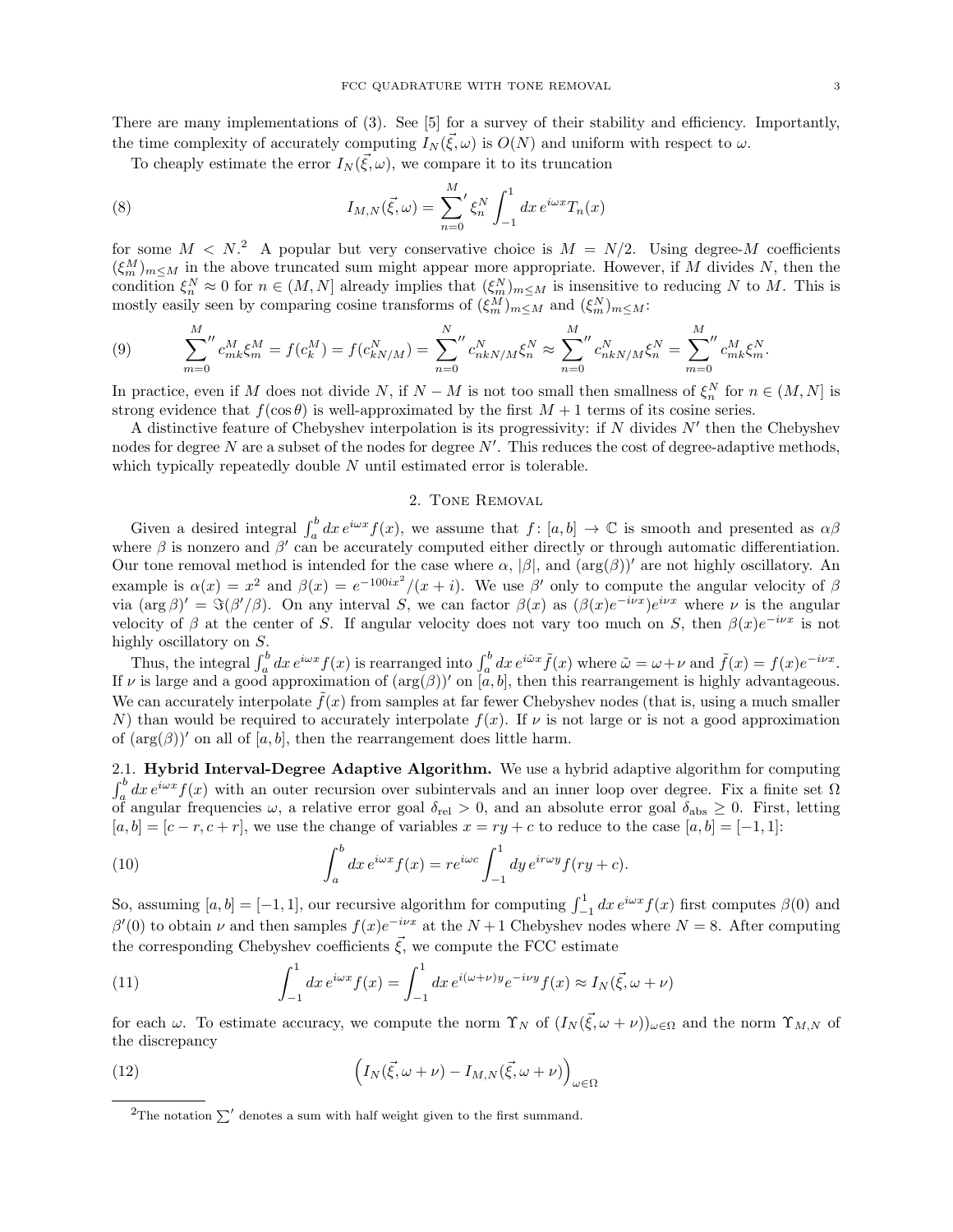where  $M = 3N/4$ . (Our implementation uses the Euclidean norm by default but supports arbitrary usersupplied vector pseudonorms.)

Our acceptance criterion is  $\Upsilon_N \leq \max(\delta_{\text{abs}}, \delta_{\text{rel}} \Upsilon_{M,N})$ . If it is met, then we output our estimates  $(I_N(\vec{\xi},\omega+\nu))_{\omega\in\Omega}$  and our error estimates  $((I_N-I_{M,N})(\vec{\xi},\omega+\nu))_{\omega\in\Omega}$ . If it is not met, then we double N to 16, sample  $f(x)e^{-i\nu x}$  at the 8 new Chebyshev nodes  $c_1^{16}, c_3^{16}, \ldots, c_{15}^{16}$ , and recompute our estimates and error estimates. We repeatedly double N until  $\Upsilon_N \leq \max(\delta_{\text{abs}}, \delta_{\text{rel}} \Upsilon_{M,N})$  or  $N = 64$ . This is the inner loop over degree.

If we complete the inner loop but still reject our estimates, then we divide  $[-1, 1]$  into  $B = 4$  congruent subintervals and recurse, applying our algorithm to each subinterval with  $\delta_{\rm abs}$  updated to max $(\delta_{\rm abs}, \delta_{\rm rel} \Upsilon_N)/B$ . We output estimates and error estimates summed over the subintervals. We limit the above recursion to depth  $D = 10$ . That is, at any subinterval of depth 10 in our recursion tree, if we complete the inner loop over degree, then we unconditionally accept our estimates and error estimates for that subinterval.

The inner loop range  $\{8, 16, 32, 64\}$ , the branching factor  $B = 4$ , and the maximum recursion depth  $D = 10$  are default values of our implementation that can be modified by user. However, we require that the inner loop range be an interval of powers of 2 and that the minimum of this interval must be at least 8.

### 3. Second-Order Extension: Chirp Removal

If factoring a tone  $e^{i\nu x}$  out of  $f(x)$  enables accurate numerical integration with fewer evaluations of f, then, for functions f that are very expensive to evaluate, it is tempting to try to factor out a polynomial chirp  $e^{ixp(x)}$ . We have implemented linear chirp removal where a quadratic Taylor series is used to factor out a linear chirp  $e^{ix(\nu+\mu x)}$ . However, the additional computational cost of our chirp removal method makes it inferior to tone removal except for integrands that are extremely expensive to evaluate.

Consider the following modification of our tone removal algorithm for estimating  $\int_{-1}^{1} dx e^{i\omega x} f(x)$  for all  $ω$  in some finite set  $Ω$ . In addition to computing  $β(0)$  and  $β'(0)$  we now also compute  $β''(0)$  to obtain the linear Taylor approximation  $\nu + \mu x$  of  $\frac{d}{dx} \arg(\beta)$  at 0. If  $\mu$  is too large,<sup>3</sup> then we divide [-1, 1] into  $B = 4$ congruent subintervals and recurse, unless we reached recursion depth  $D = 10$ , in which case we fall back to mere tone removal. Otherwise, instead of merely factoring out a tone before sampling at the Chebyshev nodes, we now factor out a linear chirp:

(13) 
$$
\sum_{n=0}^{N} \zeta_n T_n(x) \approx f(x) e^{-ix(\nu + \mu x)}.
$$

For each  $\omega$ , the desired estimate is now

(14) 
$$
\int_{-1}^{1} dx \, e^{i\omega x} f(x) \approx \sum_{n=0}^{N} \int_{-1}^{1} dx \, e^{i(\omega + \nu)x} e^{i\mu x^2/2} T_n(x).
$$

For each  $p$  in a fixed finite set  $E<sup>4</sup>$ , we have precomputed an accurate Chebyshev interpolation

(15) 
$$
\sum_{m=0}^{D_p} \eta_{p,m} T_m(x) \approx e^{ipx^2}.
$$

We choose the least  $p \geq \mu$  and set  $\kappa = \sqrt{\mu/p}$ . For each  $\omega$ , the desired estimate is now

(16) 
$$
\int_{-1}^{1} dx \, e^{i\omega x} f(x) \approx \sum_{n=0}^{N} \int_{m=0}^{D_p} \eta_{p,m} \int_{-1}^{1} dx \, e^{i(\omega + \nu)x} T_m(\kappa x) T_n(x).
$$

As described in Subsection 3.1, a dilated Chebyshev polynomial is a linear combination of Chebyshev polynomials of equal or lesser degree and, given  $\kappa$ , we can compute the rearrangement

(17) 
$$
\sum_{m=0}^{D_p} \eta_{p,m} T_m(\kappa x) = \sum_{m=0}^{D_p} \eta_{p,m,\kappa} T_m(x)
$$

<sup>&</sup>lt;sup>3</sup>By default, "too large" is  $\mu > 2^{9.7}$  in our implementation. The user may optionally increase this threshold up to  $2^{16.9}$ .

 $413$  values ranging from  $2^{1.5}$  to  $2^{16.9}$  in our implementation.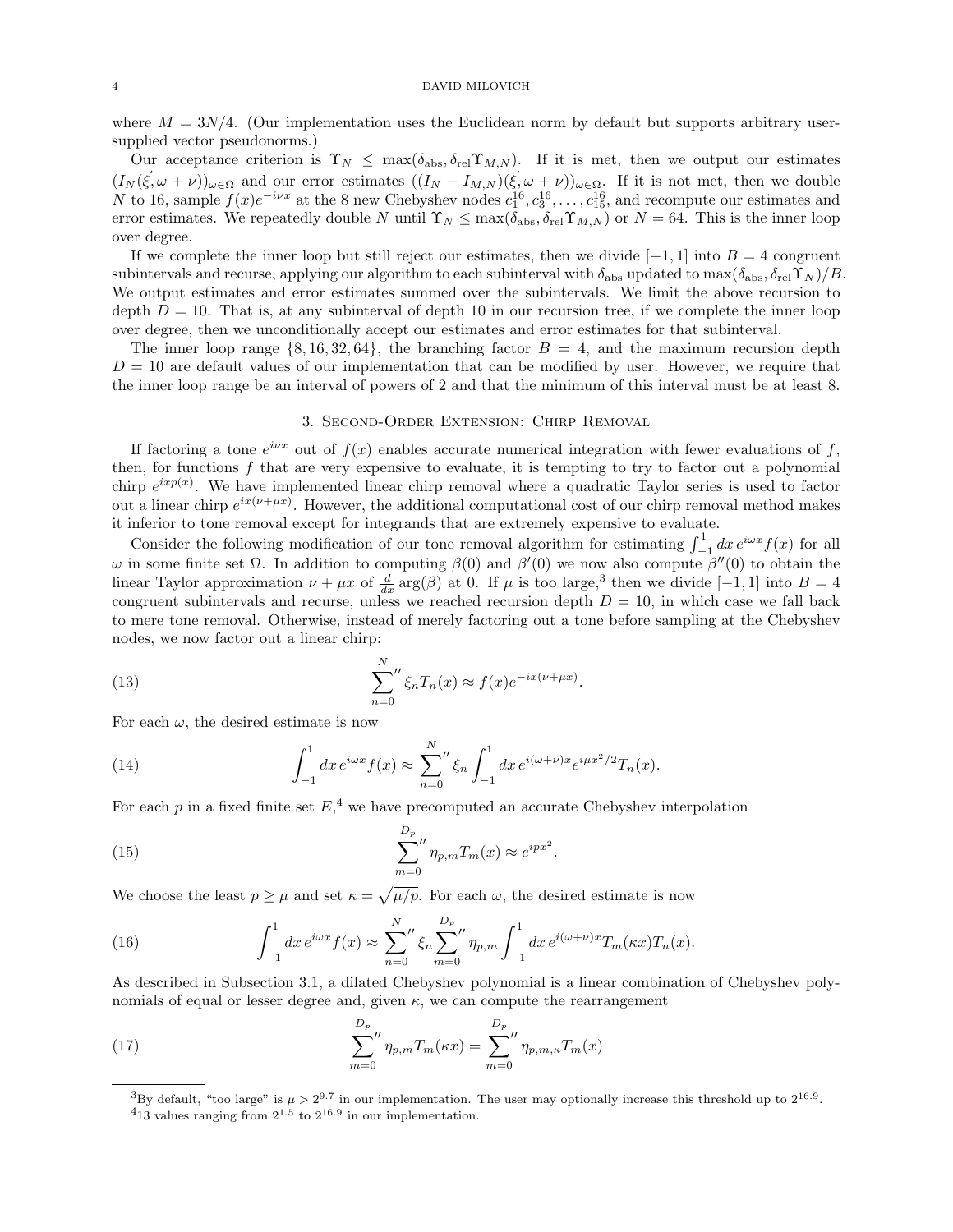Table 1. Chebyshev dilation coefficients.

|                    | $\varphi_{n,m}$   $m=0$ | $m=1$                 | $m=2$                                                      | $m=3$                                                                                                                         |
|--------------------|-------------------------|-----------------------|------------------------------------------------------------|-------------------------------------------------------------------------------------------------------------------------------|
| $n=0$              |                         |                       |                                                            |                                                                                                                               |
| $n=1$              | $\kappa$                |                       |                                                            |                                                                                                                               |
| $n=2$   $\kappa^2$ |                         | $\kappa^2-1$          |                                                            |                                                                                                                               |
| $n=3$   $\kappa^3$ |                         | $3\kappa(\kappa^2-1)$ |                                                            |                                                                                                                               |
| $n=4$   $\kappa^4$ |                         |                       | $ 4\kappa^2(\kappa^2-1)  (3\kappa^2-1)(\kappa^2-1)$        |                                                                                                                               |
| $n=5$   $\kappa^5$ |                         |                       | $ 5\kappa^3(\kappa^2-1)  5\kappa(2\kappa^2-1)(\kappa^2-1)$ |                                                                                                                               |
|                    | $n=6$   $\kappa^6$      |                       |                                                            | $\left  6\kappa^4(\kappa^2-1) \right  3\kappa^2(5\kappa^2-3)(\kappa^2-1) \left  (10\kappa^4-8\kappa^2+1)(\kappa^2-1) \right $ |

in  $O(D_p^2)$  time. Next, using the identity  $2T_mT_n = T_{m+n} + T_{|m-n|}$ , we multiply the Chebyshev series (13) and (17) in  $O(ND_p)$  time:

(18) 
$$
\sum_{n=0}^{N} \zeta_n T_n(x) \sum_{m=0}^{D_p} \eta_{p,m,\kappa} T_m(x) = \sum_{n=0}^{N+D_p} \zeta_n T_n(x).
$$

For each  $\omega$ , the desired estimate is now

(19) 
$$
\int_{-1}^{1} dx e^{i\omega x} f(x) \approx I_{N+D_p}(\vec{\zeta}, \omega + \nu),
$$

which we compute in  $O(N + D_p)$  time. Total computational complexity is therefore  $O(N \log N + ND_p + D_p^2)$ . This complexity and the empirical run times in Section 6 recommend against chirp removal except for integrands that are extremely expensive to evaluate.

To obtain an error estimate, we repeat the computations (18) and (19) with the Chebyshev series (13) truncated to degree  $M = 3N/4$ . Then, just as in our tone removal quadrature algorithm, we decide whether to accept  $I_{N+D_p}(\vec{\zeta}, \omega + \nu)$ , double N, or recurse to subintervals.

3.1. Chebyshev Dilation. Given a scalar  $\kappa$ , the degree-n dilated Chebyshev polynomial  $T_n(\kappa x)$ , being an even or odd polynomial of degree n, is a linear combination of the Chebyshev polynomials  $T_n(x)$ ,  $T_{n-2}(x)$ ,  $T_{n-4}(x), \ldots$ :

(20) 
$$
T_n(\kappa x) = \sum_{0 \le 2m \le n} \varphi_{n,m}(\kappa) T_{n-2m}(x).
$$

We compute the above coefficients  $\varphi_{n,m} = \varphi_{n,m}(\kappa)$  using the recursion

(21) 
$$
\varphi_{n,m}
$$
 =  $\kappa \varphi_{n-1,m}$  +  $\kappa \varphi_{n-1,m-1}$  -  $\varphi_{n-2,m-1}$  ( $\forall m \in [1, n/2]$ ));  
\n(22)  $\varphi_{2n+1,n}$  =  $2\kappa \varphi_{2n,n}$  +  $\kappa \varphi_{2n,n-1}$  -  $\varphi_{2n-1,n-1}$  ( $\forall n \ge 1$ );  
\n(23)  $\varphi_{2n,n}$  =  $\kappa \varphi_{2n-1,n-1}$  -  $\varphi_{2n-2,n-1}$  ( $\forall n \ge 1$ );  
\n(24)  $\varphi_{n,0}$  =  $\kappa \varphi_{n-1,0}$  ( $\forall n \ge 1$ );  
\n(25)  $\varphi_{0,0}$  = 1,

which follows from the usual recursion  $T_n(x) = 2xT_{n-1}(x) - T_{n-2}(x)$ . Explicit formulas for  $0 \leq 2m \leq n \leq 6$ are given in Table 1. We also note that if  $\kappa \in [-1,1]$  then  $\varphi_{n,m}$  has an integral formula

(26) 
$$
\varphi_{n,m} = \frac{2}{\pi} \int_0^{\pi} dx \cos[n \cos^{-1}(\kappa \cos x)] \cos[(n-2m)x]
$$

that implies a uniform bound  $|\varphi_{n,m}| \leq 2$ .

# 4. Extension to Real Oscillatory Integrals

For real Fourier integrals  $\int_a^b dx f(x) \cos(\omega x)$  and  $\int_a^b dx f(x) \sin(\omega x)$  where  $f: [a, b] \to \mathbb{R}$  is smooth and highly oscillatory, if f can be factored as  $\alpha \cos(\gamma)$  or  $\alpha \sin(\gamma)$  where  $\alpha$  and  $\gamma$  are each real-valued and not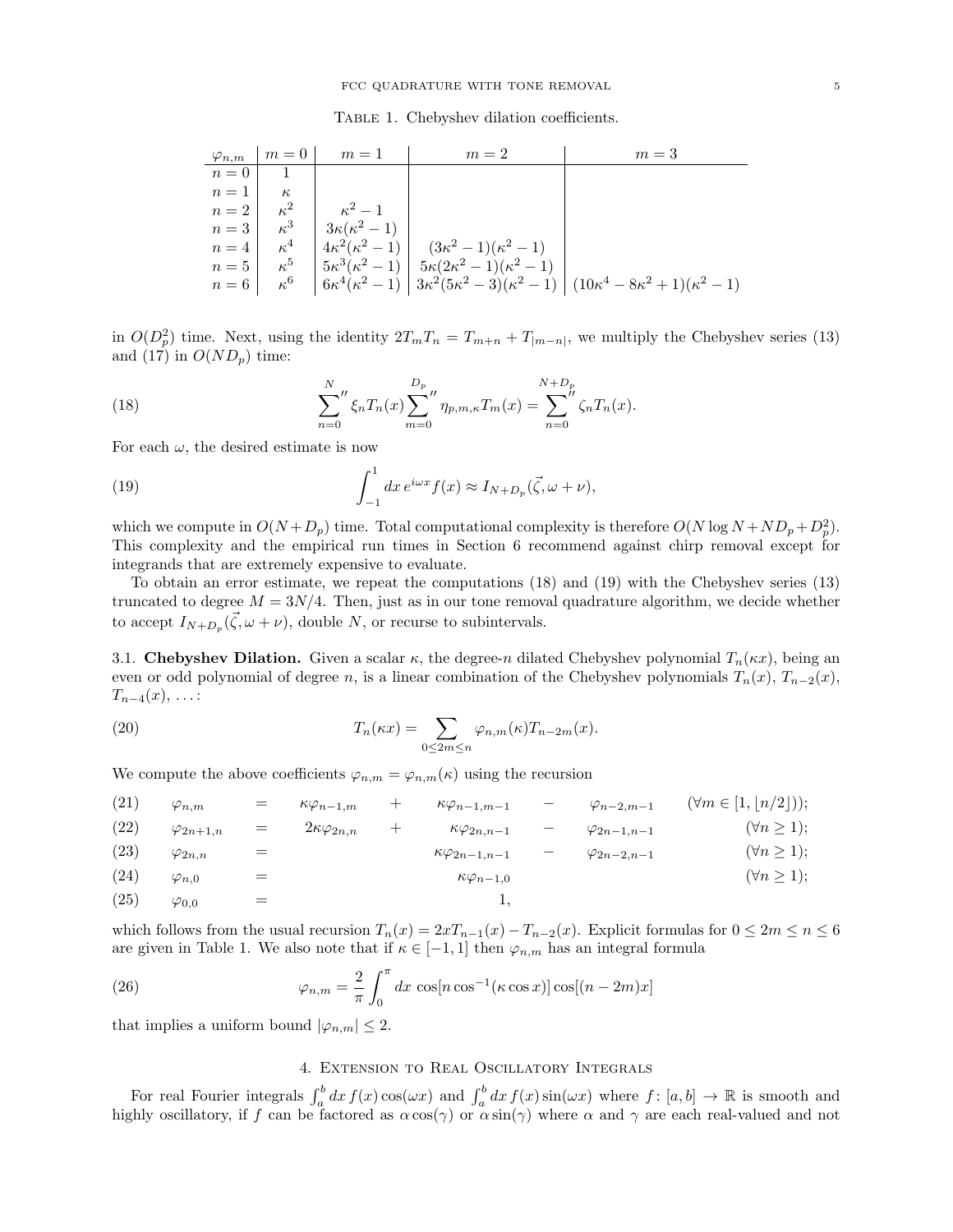### 6 DAVID MILOVICH

highly oscillatory, then our tone and chirp removal methods are applicable using  $\beta = e^{i\gamma}$ :

(27) 
$$
\int_{a}^{b} dx \,\alpha(x) \cos(\gamma(x)) \cos(\omega x) = \frac{1}{2} \sum_{+,-} \Re \int_{a}^{b} dx \, e^{\pm i \omega x} \alpha(x) e^{i \gamma(x)}
$$

(28) 
$$
\int_{a}^{b} dx \,\alpha(x) \cos(\gamma(x)) \sin(\omega x) = \frac{1}{2} \sum_{+,-} \pm \Im \int_{a}^{b} dx \, e^{\pm i \omega x} \alpha(x) e^{i \gamma(x)}
$$

(29) 
$$
\int_{a}^{b} dx \,\alpha(x) \sin(\gamma(x)) \cos(\omega x) = \frac{1}{2} \sum_{+,-} \Im \int_{a}^{b} dx \, e^{\pm i \omega x} \alpha(x) e^{i \gamma(x)}
$$

(30) 
$$
\int_a^b dx \,\alpha(x) \sin(\gamma(x)) \sin(\omega x) = \frac{1}{2} \sum_{+,-} \mp \Re \int_a^b dx \, e^{\pm i \omega x} \alpha(x) e^{i \gamma(x)}.
$$

However, our adaptive algorithm's criterion for recursion to smaller subintervals must be adjusted to take into account that our goal for each  $\omega \in \Omega$  is an accurate estimate not of a single complex Fourier integral, but of the real part or imaginary part of the sum of two complex Fourier integrals, a sum that may involve significant cancellation. Our implementation achieves this by using a pseudonorm on  $\mathbb{C}^{\Omega\cup -\Omega}$  consisting of a norm (Euclidean by default) on  $\mathbb{R}^{\Omega}$  composed with the real or imaginary part operator and with the sum or difference map  $\varsigma_{\pm} : \mathbb{C}^{\Omega \cup -\Omega} \to \mathbb{C}^{\Omega}$  where  $(\varsigma_{\pm} \vec{x})_{\omega} = x_{\omega} \pm x_{-\omega}$ .

# 5. Computation of FCC Quadrature Weights

5.1. Overview. The core of our FCC quadrature implementation is an algorithm for accurately computing sequences of weights  $\int_{-1}^{1} dx e^{i\omega x} T_n(x)$  for  $0 \le n \le N$ . For this, we numerically solve the three-term recurrence

(31) 
$$
\frac{\omega \tau_{n-1}}{2(n-1)} + \tau_n - \frac{\omega \tau_{n+1}}{2(n+1)} = \frac{2 \cos \omega}{1 - n^2}
$$
  $(2 \le n \text{ even})$ 

(32) 
$$
-\frac{\omega \tau_{n-1}}{2(n-1)} + \tau_n + \frac{\omega \tau_{n+1}}{2(n+1)} = \frac{2 \sin \omega}{1 - n^2}
$$
 (3 \le n odd)

where

(33) 
$$
\tau_{2m} = \int_{-1}^{1} dx \cos(\omega x) T_{2m}(x)
$$

(34) 
$$
\tau_{2m+1} = \int_{-1}^{1} dx \sin(\omega x) T_{2m+1}(x).
$$

(This recurrence follows from integration by parts and the identity  $T'_{n+1}/(n+1) - T'_{n-1}/(n-1) = 2T_n$ .) We use solution method "RR" of [5]: forward recursion where it is numerically stable, for  $n \leq |\omega|$ , and Olver's method [7] where it is numerically stable, for  $n > |\omega|$ . (The boundary conditions for the forward recursion are  $\omega \tau_0 = 2 \sin \omega$  and  $\tau_0 - \omega \tau_1 = 2 \cos \omega$  if  $|\omega| \ge 1$ .) Our application of Olver's method consists of selecting a padding length P and making the three-term recurrence for  $|\omega| < n \le N + P$  a tridiagonal linear system by replacing  $\tau_{\vert\vert\omega\vert\vert}$  with its value computed by forward recursion and by approximating  $\tau_{N+P+1}$  as 0. (If  $|\omega| < 1$ , we add the boundary condition  $4\tau_1 + \omega \tau_2 = 2 \sin \omega$ .) The resulting tridiagonal system is diagonally dominant and numerically stably solved by the Thomas algorithm in linear time.

5.2. Padding Length Selection. How to select the padding length  $P$  is not discussed in [5]. We will give strong evidence that  $P = 9 + 2 \left[ (1 + \sqrt{74N})/2 \right]$  is sufficiently large when using double-precision floatingprecision arithmetic, which has unit roundoff  $2^{-53}$ . More precisely, what we will *prove* is that the absolute algorithmic error in our computation of  $\tau_n$  is at most  $2^{-53} |\tau_{N+P+1}|$ ; what we will merely give strong evidence for is that absolute algorithmic error in our computation of  $\tau_n$  is generically at most  $2^{-53}$  max $(|\tau_n|, |\tau_{n+1}|)$ and much smaller when  $|\omega| << N$ . For comparison, the identity  $2xT_n(x) = T_{n-1}(x) + T_{n+1}(x)$  implies

(35) 
$$
d\tau_n/d\omega = (-1)^{n+1}(\tau_{n-1} + \tau_{n+1})/2.
$$

In the interesting alternative approach of [4], Olver's method is applied to a three-term recurrence for the integrals  $v_n = \int_{-1}^{1} dx e^{i\omega x} T'_n(x)/n$  but  $v_{N+P+1}$  is approximated by an asymptotic expansion instead of by zero. In Experiment 3 of [4], the value of  $N + P$  starts at N and is repeatedly multiplied by  $3/2$  (and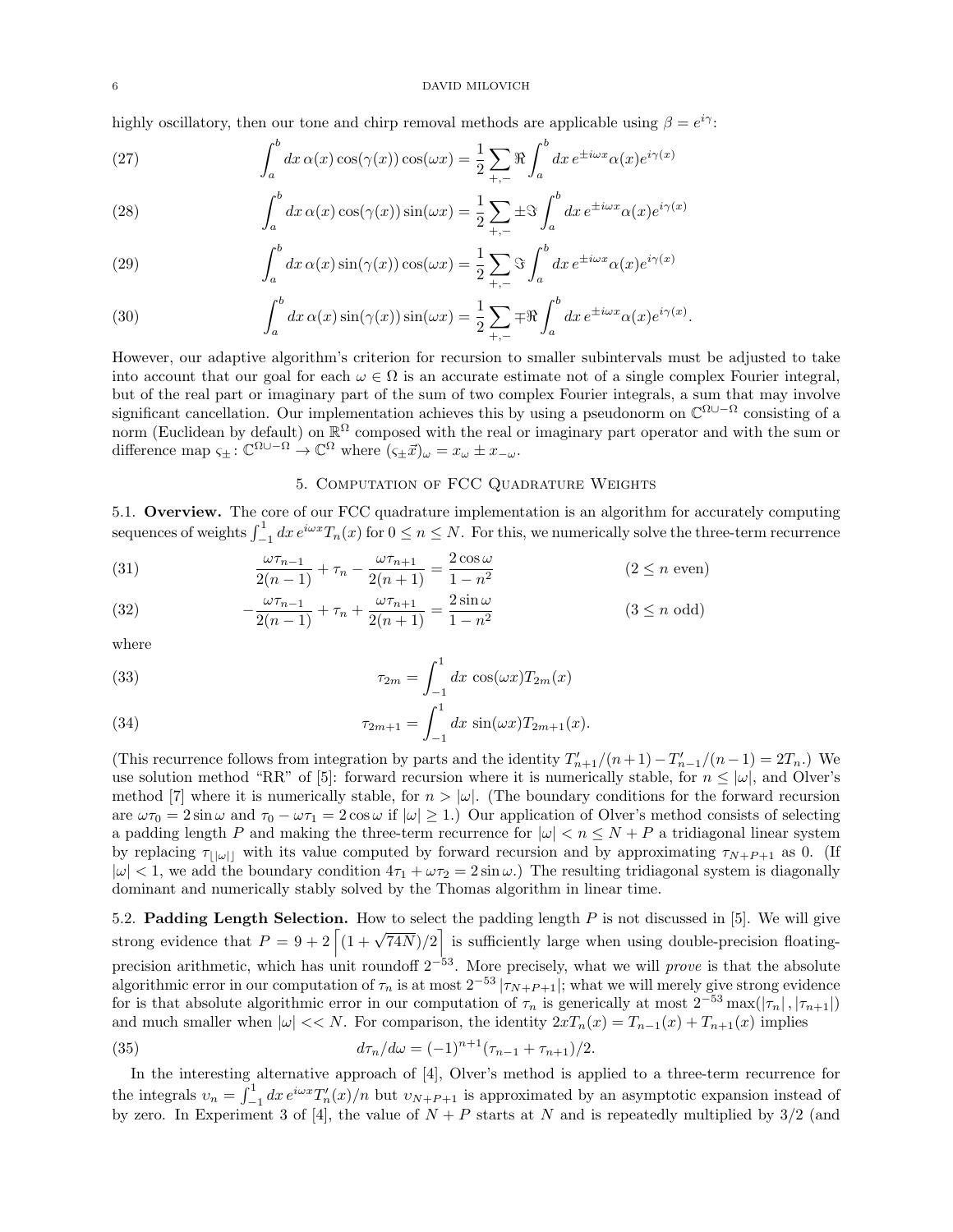rounded up to the nearest integer) until the last term of their seven-term asymptotic estimate of  $v_{N+P+1}$  is less than 10−15. We prefer our simpler implementation over [4] because the relevant tridiagonal system is very cheap to solve, costing only  $O(N)$  elementary arithmetical operations plus the evaluation of  $\cos \omega$  and  $\sin \omega$ .

 $\omega$ .<br>Towards justifying  $P = 9 + 2 \left[ \left(1 + \sqrt{74N}\right)/2 \right]$ , write the three-term recurrence as

(36) 
$$
a_{n-1}\tau_{n-1} + \tau_n - a_{n+1}\tau_{n+1} = b_n
$$

where

(37) 
$$
a_n = (-1)^{n+1} \frac{\omega}{2n}; \qquad b_n = \begin{cases} \frac{2 \cos \omega}{1 - n^2} & : n \text{ even} \\ \frac{2 \sin \omega}{1 - n^2} & : n \text{ odd} \end{cases}.
$$

Letting  $s = 1 + |\omega| | \le N \le N + P = t$ , we form the tridiagonal system consisting of

(38)  
\n
$$
\hat{\tau}_s \quad - \quad a'_{s+1} \hat{\tau}_{s+1} \quad = \quad b'_s
$$
\n(39)  
\n
$$
\hat{a}_{n-1} \hat{\tau}_{n-1} \quad + \quad \hat{\tau}_n \quad - \quad a_{n+1} \hat{\tau}_{n+1} \quad = \quad b_n \quad (s < n < t)
$$
\n(40)  
\n
$$
\hat{a}_{t-1} \hat{\tau}_{t-1} \quad + \quad \hat{\tau}_t \quad = \quad b_t
$$

where  $a'_{s+1} = a_{s+1}$  and  $b'_{s} = b_{s} + a_{s-1}\tau_{s-1}$  if  $s > 1$  else  $b'_{1} = \frac{1}{2}\sin\omega$ . Next, we bring the system into upper triangular form

$$
(41) \qquad \qquad \hat{\tau}_n - a'_{n+1}\hat{\tau}_{n+1} \qquad \qquad = \qquad \qquad b'_n \qquad \qquad (s \le n < t)
$$

$$
(42) \qquad \qquad \hat{\tau}_t \qquad \qquad = \qquad \qquad b'_t
$$

where  $a'_n = a_n/(1 + a_{n-2}a'_{n-1})$  for  $n \ge s+2$  and  $b'_n = (b_n - a_{n-1}b'_{n-1})/(1 + a_{n-2}a'_{n-1})$  for  $n \ge s+1$ . We then solve the system using back substitution and approximate  $\tau_n$  by  $\hat{\tau}_n$ , thus introducing absolute errors according to the recursion

(43) 
$$
|\hat{\tau}_n - \tau_n| = |a'_{n+1}| |\hat{\tau}_{n+1} - \tau_{n+1}|
$$

with boundary condition  $\hat{\tau}_{t+1} = 0$ . In particular,  $|\hat{\tau}_n - \tau_n| = |\tau_{t+1}| \prod_{m=n}^t |a'_{m+1}|$ . Our next task is to bound these errors.

**Lemma 1.**  $|a_m| \leq |a'_m| \leq 2 |a_m|$  for all  $m \in (s, t]$ .

*Proof.* Assuming without loss that  $\omega \neq 0$ , let  $c_m = a'_m/2a_m$ . It suffices to show that  $1/2 \leq c_m < 1$ . Proceeding by induction on m, the base case  $m = s + 1$  is clear. For the inductive case where  $m \geq s + 2$ , the recursion  $a'_m = a_m/(1 + a_{m-2}a'_{m-1})$  implies

(44) 
$$
\frac{1}{c_m} = \frac{2a_m}{a'_m} = 2(1 + 2a_{m-2}a_{m-1}c_{m-1}) = 2 - \frac{\omega^2 c_{m-1}}{(m-2)(m-1)}.
$$

We have  $|\omega| < s \leq m-2$ . Therefore,

(45) 
$$
0 \leq c_{m-1} \leq 1 \Rightarrow 0 \leq \frac{\omega^2 c_{m-1}}{(m-2)(m-1)} < 1 \Rightarrow \frac{1}{2} \leq c_m < 1.
$$

Applying Lemma 1 to the error recursion (43), we have

(46) 
$$
|\hat{\tau}_n - \tau_n| \leq \frac{|\omega|}{n+1} |\hat{\tau}_{n+1} - \tau_{n+1}| \leq |\hat{\tau}_{n+1} - \tau_{n+1}|
$$

for each  $n \in [s, t]$ . Moreover,

(47) 
$$
|\hat{\tau}_n - \tau_n| \leq |\tau_{t+1}| \prod_{m=n}^t \frac{s}{m+1} \leq |\tau_{t+1}| \prod_{m=N}^{N+P} \frac{N}{m+1} = |\tau_{t+1}| \frac{N^{P+1} N!}{(N+P+1)!}.
$$

Note that if  $|\omega| \ll N$ , then the above bound exaggerates the absolute error in  $\tau_n$  by at least a large factor of  $(N/|\omega|)^{P+1}$ .

Stirling's approximation and  $\ln(1+x) = x - x^2/2 + o(x^2)$  are enough to prove the asymptotic estimate 2

(48) 
$$
\frac{N^{P+1}N!}{(N+P+1)!} \sim \exp\left[-\frac{P^2}{2N}\right]
$$

for  $P \ll N$ . With a little more work, we obtain the following non-asymptotic bound.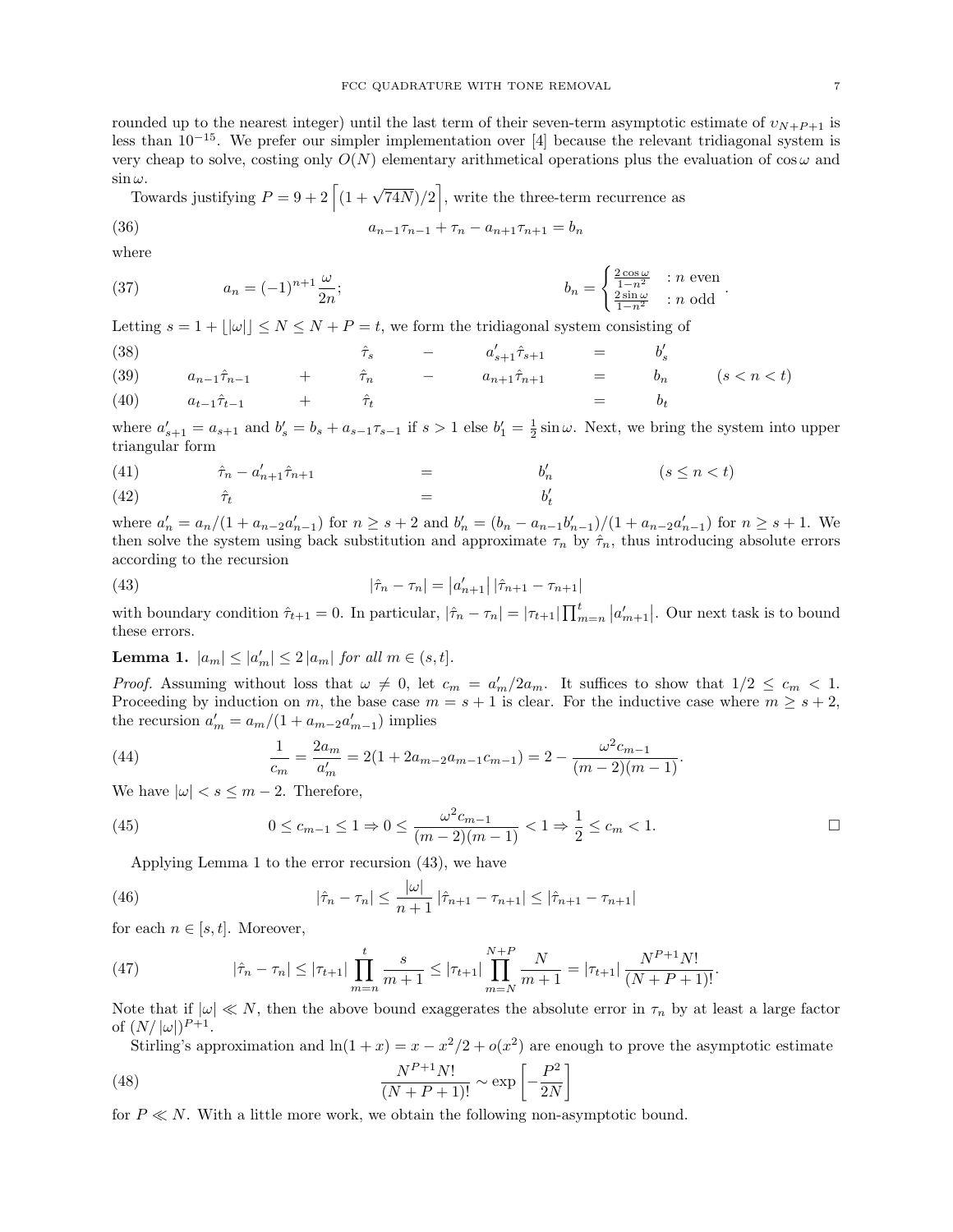Lemma 2.

$$
\ln \frac{N^{P+1}N!}{(N+P+1)!} < -\frac{(P+1)(P+2)(N-P-1)}{2N^2}.
$$

Proof. Instead of Stirling's approximation, we use Robbins' bounds [8]

(49) 
$$
\frac{1}{12k+1} < \ln(k!) - \left[ \left( k + \frac{1}{2} \right) \ln k - k + \ln \sqrt{2\pi} \right] < \frac{1}{12k}.
$$

Applying the upper bound to  $k = N$  and the lower bound to  $k = N + P + 1$ , we have

(50) 
$$
\ln \frac{N^{P+1}N!}{(N+P+1)!} < P+1 - \left(N+P+\frac{3}{2}\right)\ln \frac{N+P+1}{N} + \frac{12(P+1)+1}{12N(12(N+P+1)+1)}
$$

(51) 
$$
\langle P+1-\left(N+P+\frac{3}{2}\right)\ln\frac{N+P+1}{N}+\frac{13(P+1)}{(12N)^2}.
$$

The estimate  $ln(1 + x) > x(1 - x/2)$  for  $x > 0$  implies

(52) 
$$
P + 1 - \left(N + P + \frac{3}{2}\right) \ln \frac{N + P + 1}{N} < P + 1 - \frac{P + 1}{4N^2} (2N + 2P + 3)(2N - 1 - P)
$$
\n
$$
P + 1_{\{(3,3,4,5)\}} (2N + 3) \left(2N + 3\right)
$$

(53) 
$$
= \frac{P+1}{4N^2} [(2P+3)(P+1) - 2N(P+2)].
$$

Combining this with (51) yields

(54) 
$$
\ln \frac{N^{P+1}N!}{(N+P+1)!} < \frac{P+1}{4N^2} [(2P+3)(P+1) - 2N(P+2) + 13/36]
$$

(55)  

$$
< \frac{P+1}{4N^2} [2(P+1)(P+2) - 2N(P+2)]
$$

$$
= -\frac{(P+1)(P+2)(N-P-1)}{2N^2}.
$$

**Lemma 3.** If  $|\omega| < n$  and  $p \ge 10 + \sqrt{74n}$ , then  $\prod_{m=n}^{n+p} |a'_{m+1}| < 2^{-53}$ .

*Proof.* By Lemma 1, the product  $\prod_{m=n}^{n+p} |a'_{m+1}|$  is at most  $f(n,p) = \prod_{m=n}^{n+p} \frac{n}{m+1}$ . By Lemma 2,

(56) 
$$
\ln f(n, p) < g(n, p) = (p + 1)(p + 2)(p + 1 - n)/2n^2.
$$

Since  $f(n, p)$  is decreasing with respect to p,

(57) 
$$
\ln f(n, p) < g(n, 10 + \sqrt{74n}) = h(n) = -37 + \frac{51}{2} \sqrt{\frac{74}{n}} + \frac{1192}{n} + \frac{385}{2n} \sqrt{\frac{74}{n}} + \frac{726}{n^2}
$$

Since  $h$  is a decreasing function of  $n$  and

(58) 
$$
h(8 \times 10^5) = -36.753 < -36.737 = -53 \ln 2,
$$

the theorem holds for  $n \geq 8 \times 10^5$ . Direct numerical computation verifies the rest. In particular, when  $p = 10 + [$ m notes for  $n \ge 8 \times 10^8$ . Direct numerical computation vertiles the rest. In particular, when  $\sqrt{74n}$ , the maximum value of  $\prod_{m=n}^{n+p} \frac{n}{m+1}$  for  $n \le 10^6$  is  $2^{-53.14}$  at  $n = 296$ .

Lemma 3 implies that if we use some padding  $P$  for Olver's method and

(59) 
$$
|\omega| < n \le n + 10 + \sqrt{74n} \le n + p \le N + P,
$$

then the approximation error  $|\hat{\tau}_n - \tau_n|$  is at most  $2^{-53} |\hat{\tau}_{n+p+1} - \tau_{n+p+1}|$ , which is  $2^{-53} |\tau_{N+p+1}|$  if also  $n + p = N + P$ . As discussed earlier, this bound is very loose if  $|\omega| \ll N$ . For the general case, our goal is to give strong evidence that

(60) 
$$
|\hat{\tau}_n - \tau_n| \leq 2^{-53} \max(|\tau_n|, |\tau_{n+1}|)
$$

holds generically.

Therefore, we want to understand if and how  $|\tau_n|$  decays as n increases. The three-term recurrence (36) is equivalent to the fixed point equation  $\tau_n = (b + A\tau)_n$  where  $(Ax)_n = a_{n+1}x_{n+1} - a_{n-1}x_{n-1}$  for  $n \ge 2$ .

.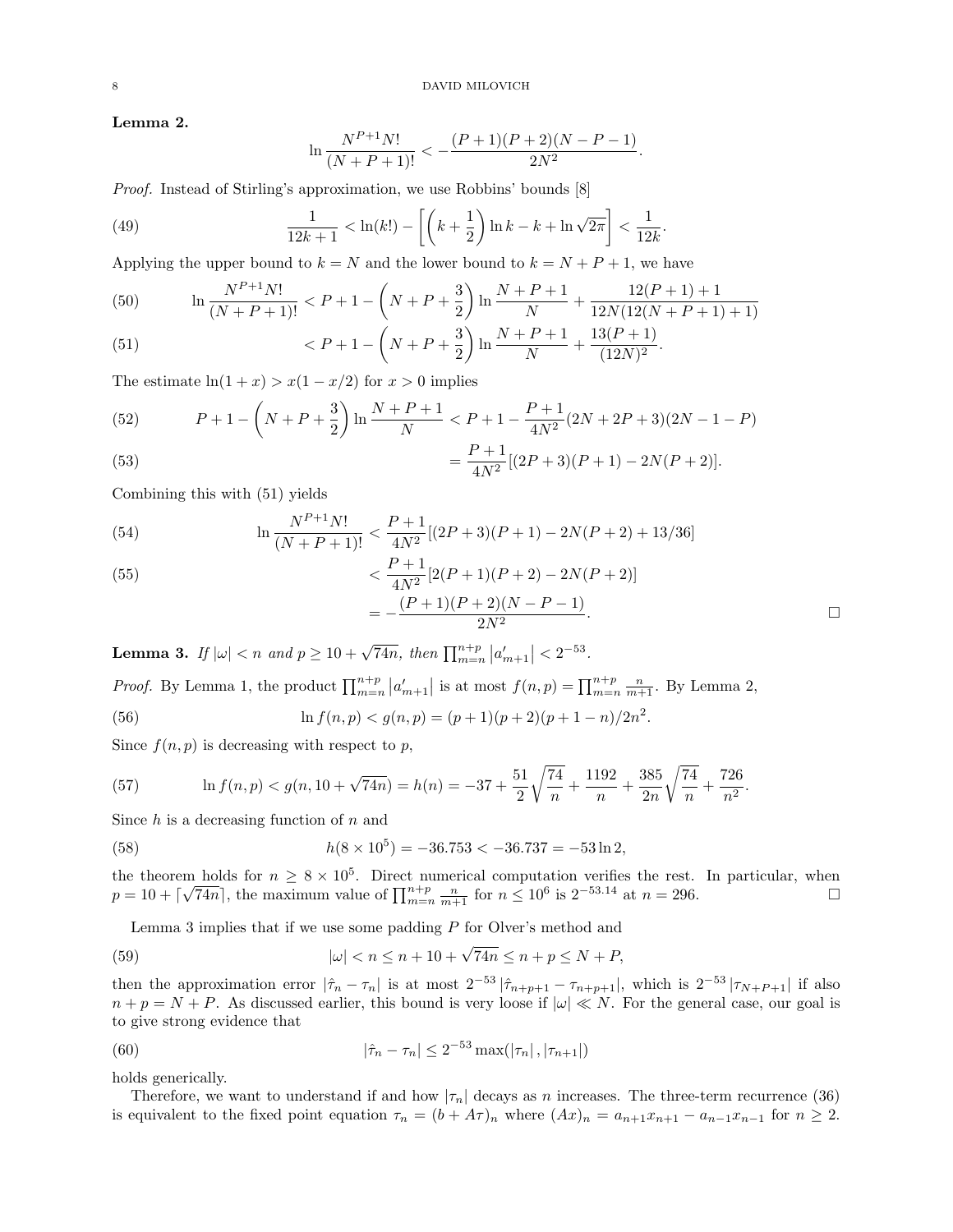For each  $r \geq s$ , declare  $A_r$  to be the infinite-dimensional operator on vectors of the form  $(x_n)_{n>r}$  such that  $(A_rx)_n = (Ax)_n$  if  $n > r$  and  $(A_rx)_r = a_{r+1}x_{r+1}$ . The  $l_2$  operator norm of  $A_r$  satisfies

(61) 
$$
||A_r|| \le |a_r| + |a_{r+2}| = \frac{|\omega| (r+1)}{r(r+2)} < 1.
$$

Therefore,

(62) 
$$
\tau_{\geq r} = (\tau_n)_{n \geq r} = \sum_{k=0}^{\infty} A_r^k c_{\geq r}
$$

where  $c_n = b_n$  if  $n > r$  and  $c_r = b_r + a_{r-1}\tau_{r-1}$  if  $r > 1$  else  $c_1 = b'_1$ . In particular,

(63) 
$$
\left|\tau_n - \left[\sum_{k=0}^{n-r-1} A^k b\right]_n\right| = \left|\left[A_r^{n-r} \tau_{\geq r}\right]_n\right| = O\left(\frac{|\omega|(r+1)}{r(r+2)}\right)^{n-r}.
$$

By induction on k, if  $n - 2 \ge k \ge 0$  then

(64) 
$$
(A^{k}b)_{n} = \omega^{k}b_{n} \left[ \prod_{m=2}^{k+1} \frac{2m-1}{n^{2}-m^{2}} \right] \cdot \begin{cases} (-1)^{k/2} & : k \text{ even} \\ (-1)^{n+(k-1)/2} & : k \text{ odd} \end{cases}.
$$

Therefore, if  $r/(r - |\omega|) \ll n - r$ , then  $|\tau_{n+2}| \leq |\tau_n|$  because

(65) 
$$
n \text{ even } \Rightarrow \tau_n \approx -\frac{2\cos\omega}{n^2 - 1} - \frac{3\omega\sin\omega}{(n^2 - 1)(n^2 - 4)}
$$

(66) 
$$
n \text{ odd } \Rightarrow \tau_n \approx -\frac{2\sin\omega}{n^2 - 1} + \frac{3\omega\cos\omega}{(n^2 - 1)(n^2 - 4)}.
$$

Empirically, more is true: starting at  $n = s$ , there is a short transition zone of rapid exponential decay of  $|\tau_n|$  followed by an asymptotic regime of decay for even n and decay for odd n according to (65) and (66). Figure 1 illustrates this.

Thus, if  $n \in [s, N]$  and P is odd and at least  $10 + \sqrt{74n}$ , then, choosing  $m \in \{n, n + 1\}$  such that  $N - m$ is even, we have strong evidence that

(67) 
$$
|\hat{\tau}_n - \tau_n| \leq 2^{-53} |\tau_{n+P+1}| \leq 2^{-53} |\tau_{N+P+1}| \leq 2^{-53} |\tau_m|
$$

is generically true. Also recall that this bound is larger than the actual absolute error by at least a factor of  $(N/|\omega|)^{P+1}$ , which is very large if  $|\omega| \ll N$ .

5.3. Padding Lengths For Other Precisions. For a floating-point data format with unit roundoff  $u$  other 5.3. Padding Lengths For Other Precisions. For a noating-point data format with unit roundoff u other than  $2^{-53}$ , it is not hard to find an analog of the bound  $p \ge 10 + \sqrt{74n}$  of Lemma 3. The analog of 74 should be something slightly larger than −2 ln u and the analog of 10 can be determined empirically. In particular, padding length  $P = 3 + 2 \left[ \frac{(1 + \sqrt{34N})}{2} \right]$  is sufficient for single-precision floating-point arithmetic because  $u = 2^{-24}$  and if  $p = 4 + \lceil \sqrt{34n} \rceil$  then the maximum value of  $\prod_{m=n}^{n+p} \frac{n}{m+1}$  for  $n \le 10^6$  is  $2^{-24.50}$  at  $n = 850$ . Similarly, if  $u = 2^{-256}$ , then padding length  $P = 55 + 2 \left[ \sqrt{356N/2} \right]$  is sufficient because if  $p = 55 + \left[ \sqrt{356N/2} \right]$ √  $356n$ ] then the maximum value of  $\prod_{m=n}^{n+p} \frac{n}{m+1}$  for  $n \leq 10^6$  is  $2^{-256.22}$  at  $n = 4018$ .

Figure 2 measures the accuracy of vectors of weights  $(\tau_n)_{n\leq N}$  computed using double precision by comparing them to weights computed using 256-bit precision.

## 6. Empirical Performance

In this section we compare the following four FCC quadrature variants.

- (1) Degree: Degree-adaptive<sup>5</sup> FCC quadrature.
- $(2)$  Plain: Hybrid<sup>6</sup> adaptive FCC quadrature as in Subsection 2.1 except without tone removal.
- (3) Tone: Hybrid adaptive FCC quadrature with tone removal as in Section 2.
- (4) Chirp: Hybrid adaptive FCC quadrature with linear chirp removal as in Section 3.

<sup>&</sup>lt;sup>5</sup>Starting at  $N = 8$  and doubling thereafter up to a maximum of  $2^{20}$ . <sup>6</sup>See Subsection 2.1.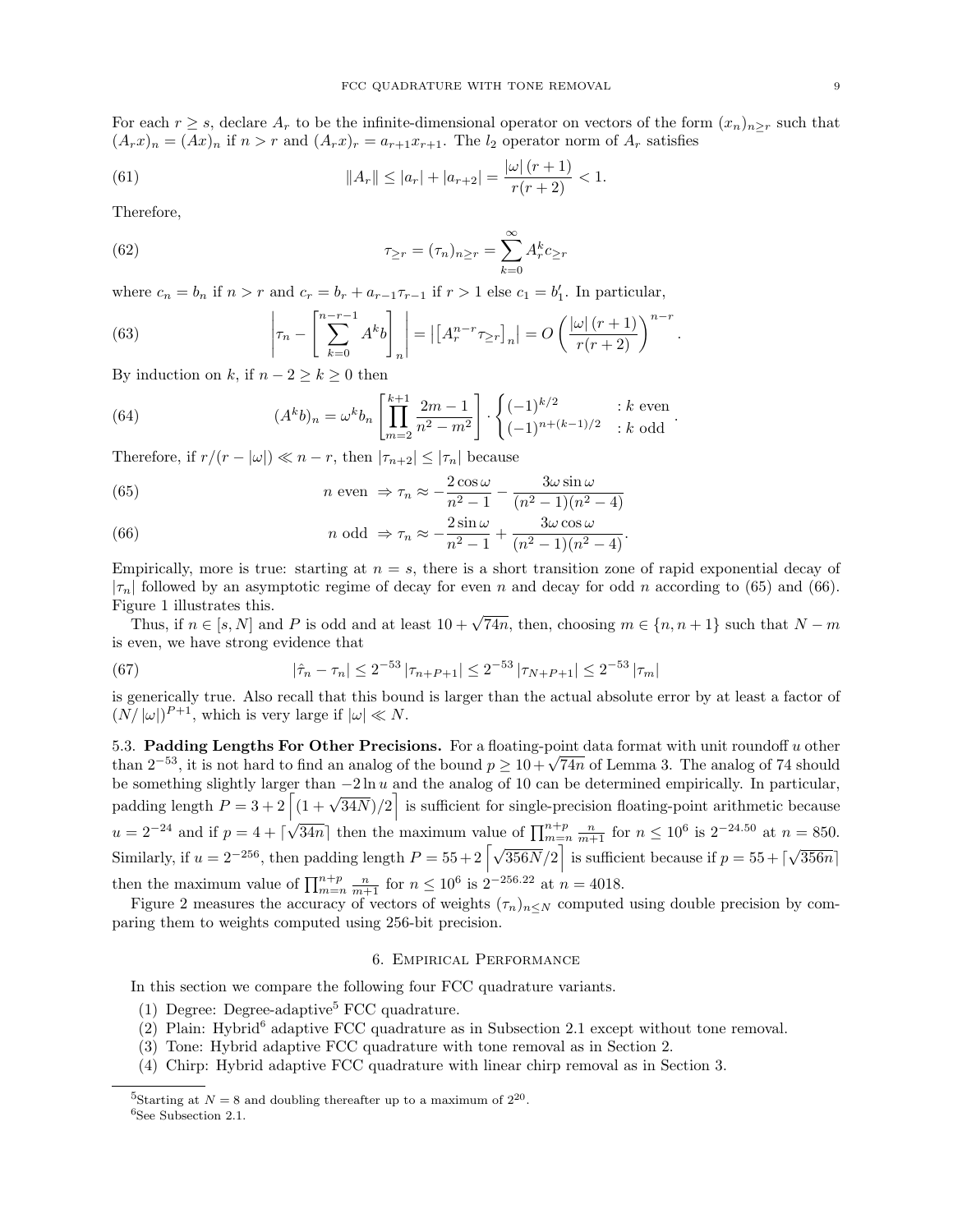

FIGURE 1. Typical relationship between  $|\tau_n|$  and n.

Table 2. Real-valued integrand factorizations for 7 integrals from [5].

| Integral                                                       | Integrand Form                                         | $\alpha(x)$ | $\gamma(x)$    | $\omega$     |
|----------------------------------------------------------------|--------------------------------------------------------|-------------|----------------|--------------|
| $I_1 = \int_0^1 dx \cos(10x^2) \sin(50x)$                      | $\alpha(x)$ cos $\gamma(x)$ sin( $\omega x$ ) 1        |             | $10x^2$        | 50           |
| $I_2 = \int_0^1 dx \cos x \cos(40 \cos x)$                     | $\alpha(x) \cos \gamma(x) \cos(\omega x)$ 1            |             | $40\cos x$     | $\mathbf{1}$ |
| $I_3 = \int_0^1 dx \sin x \cos(500(x^2 + x))$                  | $\alpha(x)$ cos $\gamma(x)$ sin( $\omega x$ ) 1        |             | $500(x^2+x)$ 1 |              |
| $I_4 = \int_0^{\pi} dx \cos(30x) \cos(30 \cos x)$              | $\alpha(x)$ cos $\gamma(x)$ cos( $\omega x$ ) 1        |             | $30\cos x$     | 30           |
| $I_5 = \int_0^{\pi/2} dx \sin x \cos(\cos x) \cos(100 \cos x)$ | $\alpha(x) \cos \gamma(x) \sin(\omega x) \cos(\cos x)$ |             | $100 \cos x$   | $\mathbf{1}$ |
| $I_6 = \int_0^2 dx e^x \sin(50 \cosh x)$                       | $\alpha(x)$ sin $\gamma(x)$ cos( $\omega x$ ) $e^x$    |             | $50 \cosh x$   | $\theta$     |
| $I_7 = \int_0^1 dx \cos(47\pi x^2/4) \cos(41\pi x/4)$          | $\alpha(x)$ cos $\gamma(x)$ cos( $\omega x$ ) 1        |             | $47\pi x^2/4$  | $41\pi/4$    |

6.1. Seven Easier Integrals. We applied our methods to the seven real-valued Fourier integrals of Table 4 of [5].<sup>7</sup> For each of these integrals, the integrand can be factored as in Section 4. Table 2 lists our factorization choices.

<sup>&</sup>lt;sup>7</sup>We replaced the undefined parameter  $\beta$  of integral  $I_2$  with 1.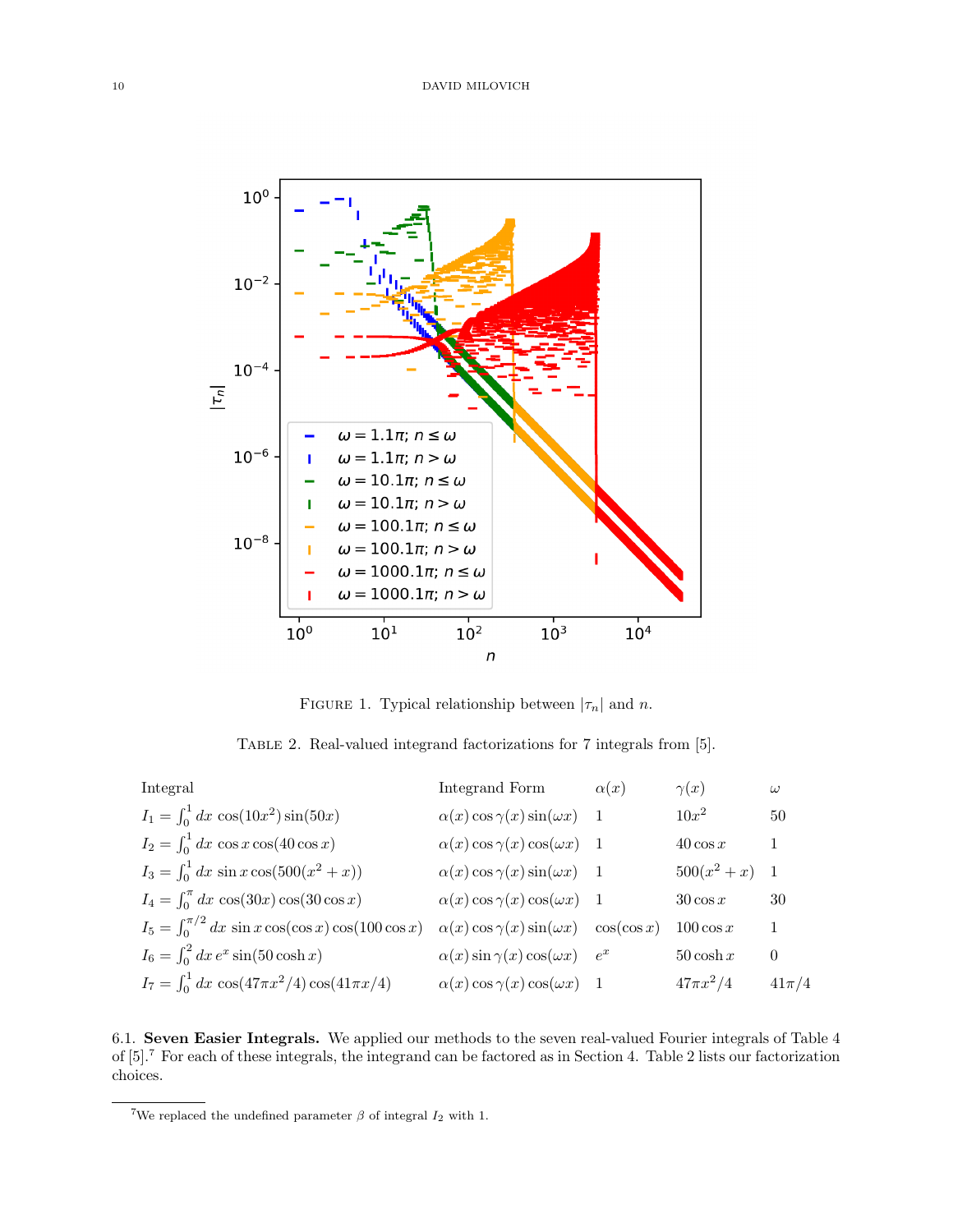

FIGURE 2. Worst relative discrepancy  $\varepsilon_{rel} = \max_{n \leq N} \left| \tau_n^{(53)}/\tau_n^{(256)} - 1 \right|$  and worst absolute discrepancy  $\varepsilon_{\text{abs}} = \max_{n \leq N} \left| \tau_n^{(53)} - \tau_n^{(256)} \right|$  between Chebyshev weights computed using double precision and 256-bit precision. (The respective unit roundoffs are  $2^{-53}$  and  $2^{-256}$ .) Each plot shows results for 2,001 values of  $\omega$  that range from 10<sup>-10</sup> to 10<sup>10</sup> with log-uniform spacing. Given an interpolation degree N and angular frequency  $\omega$ , the vector  $(\tau_n)_{n\leq N}$  is computed using forward recursion for  $n \leq \omega$  and Olver's method for  $n > \omega$ . In particular, the discrepancies observed at higher frequencies  $\omega \geq N$  are entirely attributable to forward recursion.

TABLE 3. Performance comparison for 7 integrals from [5]. The unit roundoff was  $2^{-53}$  and the relative error goal was 10<sup>−</sup><sup>8</sup> . Timings were performed using a single core of an Intel i7-8750H 2.20GHz CPU and exclude compilation warm up time.

|          | Integrand Evaluations |       |      |       | Run Time(s) |             |             |             |
|----------|-----------------------|-------|------|-------|-------------|-------------|-------------|-------------|
| Integral | Degree                | Plain | Tone | Chirp | Degree      | Plain       | Tone        | Chirp       |
| $I_1$    | 65                    | 65    | 33   | 9     | $10^{-4.2}$ | $10^{-4.3}$ | $10^{-4.4}$ | $10^{-3.5}$ |
| $I_2$    | 65                    | 65    | 33   | 33    | $10^{-4.3}$ | $10^{-4.3}$ | $10^{-4.3}$ | $10^{-2.6}$ |
| $I_3$    | 1025                  | 2157  | 325  | 9     | $10^{-3.5}$ | $10^{-3.0}$ | $10^{-3.9}$ | $10^{-2.1}$ |
| $I_4$    | 129                   | 197   | 197  | 133   | $10^{-4.1}$ | $10^{-3.9}$ | $10^{-3.9}$ | $10^{-2.3}$ |
| $I_{5}$  | 129                   | 261   | 197  | 65    | $10^{-4.0}$ | $10^{-3.9}$ | $10^{-3.9}$ | $10^{-2.0}$ |
| $I_6$    | 257                   | 393   | 229  | 65    | $10^{-4.0}$ | $10^{-4.0}$ | $10^{-3.9}$ | $10^{-2.0}$ |
| I7       | 129                   | 261   | 197  | 9     | $10^{-4.1}$ | $10^{-3.9}$ | $10^{-4.0}$ | $10^{-2.6}$ |

Table 3 demonstrates the principle of large efficiency gains through tone or chirp removal. Judging by the integrand evaluation counts, Chirp is best, Tone does about as well as Degree, and Plain is worst. Without tone or chirp removal, restricting the interpolation degrees to  $8 \le N \le 64$  and dividing the domain into subintervals was typically inferior to simply using a higher interpolation degree. Table 4 verifies that the seven integrals were computed sufficiently accurately by all four methods.

Practically, run time matters more than an evaluation count. For the seven integrands of Table 2, Degree, Plain, and Tone have very similar run times except for one integral where Tone is faster; Chirp is the slowest by a wide margin. Chirp will have a speed advantage over Tone only if the integrand is extremely expensive to evaluate.

6.2. One Harder Integral. In contrast to the above seven integrals, if the irregularly oscillatory part of an integrand has much higher typical frequency, then Tone typically has a much greater speed advantage over Plain and Degree. For example, as displayed in Table 5, Tone was 100 times faster than Plain at computing  $\int_{12}^{13} dx e^{x+ie^x}$  with relative error goal  $\delta_{\text{rel}} = 10^{-8}$ , using double-precision arithmetic (and  $\omega = 0$ ). The method Degree failed at the same task, estimating its relative error to be  $10^{-8.6}$  when it was actually 10<sup>3.9</sup>, making its output worse than useless. For Degree, merely increasing working precision to 256 bits did not improve accuracy; merely decreasing  $\delta_{rel}$  to  $10^{-12}$  improved actual relative error to  $10^{-6.6}$  at the cost of a run time 200 times longer than Tone's run time for  $\delta_{rel} = 10^{-8}$  with double-precision arithmetic,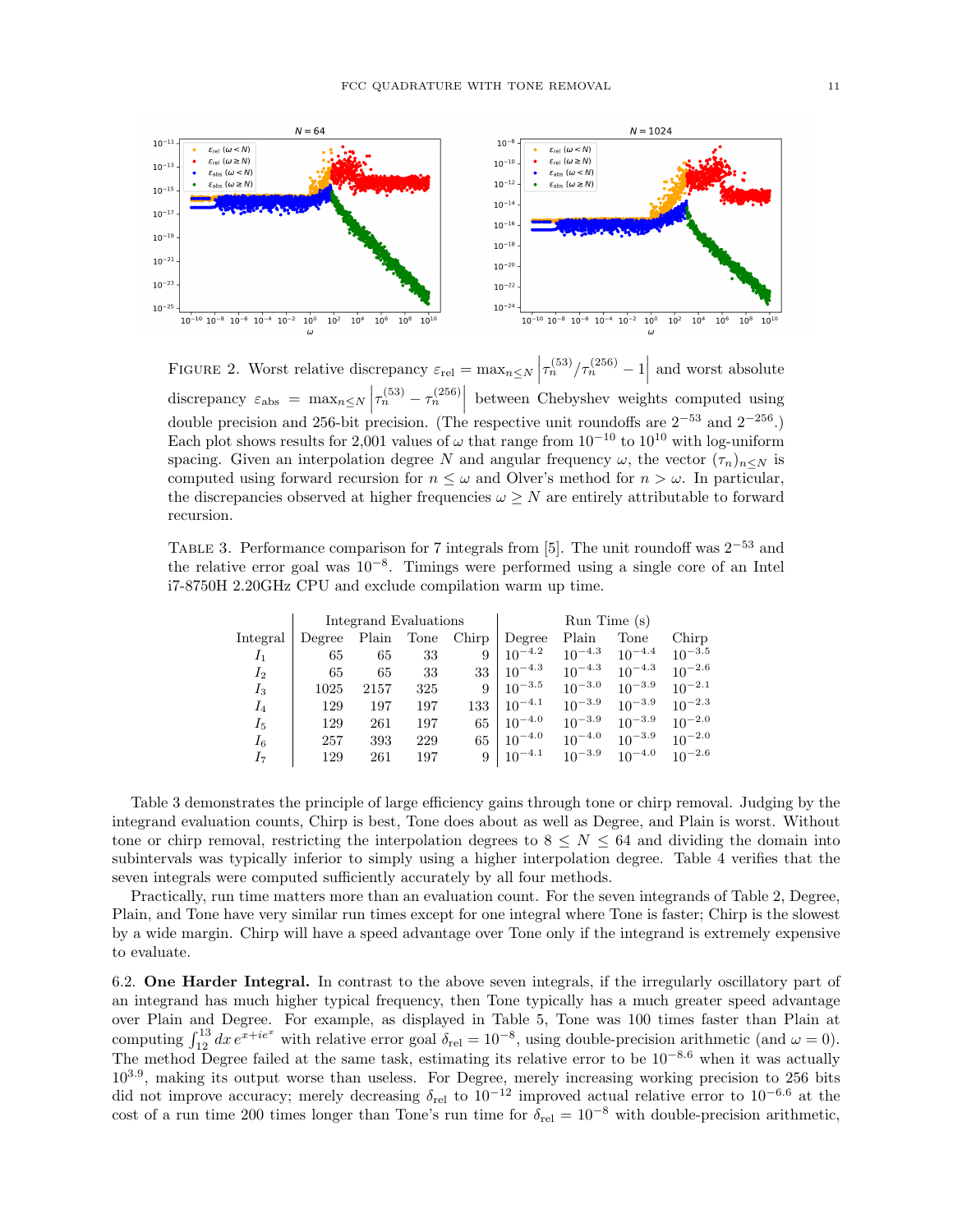TABLE 4. Accuracy verification for 7 integrals from [5]. The unit roundoff was  $2^{-53}$  and the relative error goal was 10−<sup>8</sup> . Estimated relative errors were computed as in Subsection 1.4 using  $M = 3N/4$ . Actual relative errors were computing by comparing to integrals computed using Tone with unit roundoff  $2^{-256}$  and relative error goal  $\delta_{rel} = 10^{-30}$ . Nonzero error magnitudes are rounded to the nearest power of 10.

|                | Estimated Relative Error |            |            |                         | Actual Relative Error |            |                       |            |
|----------------|--------------------------|------------|------------|-------------------------|-----------------------|------------|-----------------------|------------|
| Integral       | Degree                   | Plain      | Tone       | Chirp                   | Degree                | Plain      | Tone                  | Chirp      |
| I <sub>1</sub> | $10^{-19}$               | $10^{-19}$ | $10^{-12}$ | $10^{-17}$              | $10^{-15}$            | $10^{-15}$ | $10^{-14}$            | $10^{-15}$ |
| Iо             | $10^{-17}$               | $10^{-17}$ | $10^{-9}$  | $\Omega$                | $10^{-14}$            | $10^{-14}$ | $10^{-13}$            | $10^{-13}$ |
| $I_3$          | $10^{-17}$               | $10^{-7}$  | $10^{-13}$ | $10^{-14}$   $10^{-12}$ |                       | $10^{-12}$ | $10^{-13}$            | $10^{-15}$ |
| $I_4$          | $10^{-15}$               | $10^{-9}$  | $10^{-15}$ | $10^{-9}$   $10^{-15}$  |                       | $10^{-15}$ | $10^{-15}$            | $10^{-11}$ |
| $I_{5}$        | $10^{-9}$                | $10^{-7}$  | $10^{-15}$ | $10^{-12}$   $10^{-13}$ |                       | $10^{-13}$ | $10^{-13}$            | $10^{-12}$ |
| $I_6$          | $10^{-17}$               | $10^{-8}$  | $10^{-11}$ | $10^{-8}$   $10^{-13}$  |                       | $10^{-13}$ | $10^{-13}$            | $10^{-11}$ |
| I <sub>7</sub> | $10^{-19}$               | $10^{-12}$ | $10^{-14}$ | $\overline{0}$          | $10^{-15}$            |            | $10^{-15}$ $10^{-15}$ | $10^{-15}$ |

TABLE 5. Performance and accuracy comparison for the integral  $\int_{12}^{13} dx e^{x+ie^x}$  including integrand evaluation counts, run times, estimated relative error magnitudes, and actual relative error magnitudes. Timings were performed using a single core of an Intel i7-8750H 2.20GHz CPU and exclude compilation warm up time. Actual errors were computed relative to a value of  $i(e^{ie^{12}} - e^{ie^{13}})$  computed with 256-bit precision.

|        | Relative   | Unit       | Integrand            |             | Estimated      | Actual         |
|--------|------------|------------|----------------------|-------------|----------------|----------------|
| Method | Error Goal |            | Roundoff Evaluations | Run Time(s) | Relative Error | Relative Error |
| Plain  | $10^{-8}$  | $2^{-53}$  | 632053               | $10^{-0.9}$ | $10^{-5.4}$    | $10^{-7.3}$    |
| Plain  | $10^{-8}$  | $2^{-256}$ | 632053               | $10^{1.3}$  | $10^{-5.4}$    | $10^{-11.5}$   |
| Tone   | $10^{-8}$  | $2^{-53}$  | 5365                 | $10^{-2.9}$ | $10^{-7.1}$    | $10^{-8.8}$    |
| Tone   | $10^{-8}$  | $2^{-256}$ | 5365                 | $10^{-0.7}$ | $10^{-7.1}$    | $10^{-11.5}$   |
| Chirp  | $10^{-8}$  | $2^{-53}$  | 533                  | $10^{-0.1}$ | $10^{-8.6}$    | $10^{-11.2}$   |
| Degree | $10^{-8}$  | $2^{-53}$  | 32769                | $10^{-1.8}$ | $10^{-8.6}$    | $10^{3.9}$     |
| Degree | $10^{-8}$  | $2^{-256}$ | 32769                | $10^{0.4}$  | $10^{-8.6}$    | $10^{3.9}$     |
| Degree | $10^{-12}$ | $2^{-53}$  | 262145               | $10^{-0.6}$ | $10^{-14.9}$   | $10^{-6.6}$    |
| Degree | $10^{-12}$ | $2^{-256}$ | 262145               | $10^{1.4}$  | $10^{-75.8}$   | $10^{-67.5}$   |

which achieved actual relative error  $10^{-8.8}$ . Using both 256-bit working precision and  $\delta_{\text{rel}} = 10^{-12}$  for Degree further improved actual relative error to  $10^{-67.5}$  at the cost of increasing run time by another factor of 100. Fundamentally, method Degree suffered from massive cancellation because the Chebyshev series

(68) 
$$
e^{x+ie^x} = \sum_{n=0}^{\infty} c_n T_n (2x - 25)
$$

on [12, 13] has an oscillatory coefficient sequence  $\vec{c}$  even when restricted to the even terms  $c_{2n}$  that contribute to

.

(69) 
$$
\int_{12}^{13} dx \, e^{x + ie^x} = \sum_{n=0}^{\infty} \frac{c_{2n}}{1 - 4n^2}
$$

The largest coefficient magnitude  $|c_{2n}|$  does not occur until  $2n=150,170$ .

Overall, we recommend Tone as a default method over Degree, Plain, and Chirp.

### 7. Software Implementation

We implemented the algorithms of this paper in the Julia [2] programming language. Our implementation is publicly available as an MIT-licensed Julia package FCCQuad.jl at the following URL.

https://github.com/dkm2/FCCQuad.jl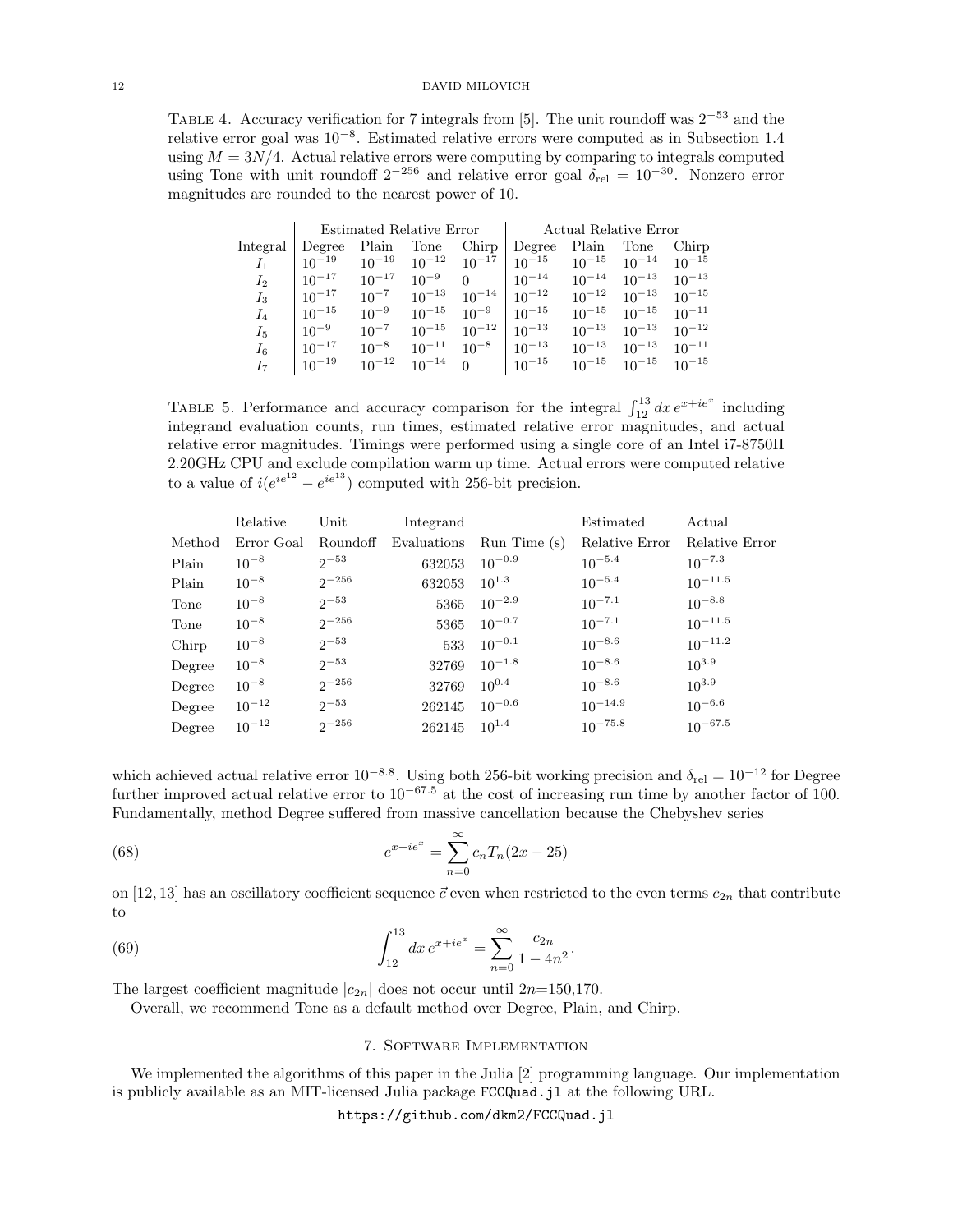7.1. Supported Data Types. For the FCC weights computation described in Section 5, we currently support three Julia data types: Float32, Float64, and BigFloat. However, for BigFloat we only support the default precision of 256 bits, that is, unit roundoff  $u = 2^{-256}$ . For each of these data types, the padding length P is as in Section 5.

For numerical integration methods Degree, Plain, and Tone, we currently support the same data types as in the previous paragraph. For the method Chirp, we currently support only Float64.

7.2. Higher-Degree Automatic Differentiation. For a univariate scalar-valued analytic functions  $f$ , forward-mode automatic differentiation of moderate degree d is both simple and efficient given a type-generic implementation of f in a programming language (for examples, Julia or  $C_{++}$ ) for which specializations to concrete types can be compiled to machine code. The compiler specializes the implementation of f to a data type representing a ring  $K[\varepsilon]/O(\varepsilon^{d+1})$  where K is a field of characteristic zero and the extension of f to this field is defined by the Taylor series expansion

(70) 
$$
f(a+b\varepsilon) = \sum_{n=0}^{d} \frac{f^{(n)}(a)}{n!} (b\varepsilon)^n
$$

for all  $a \in K$  and  $b \in K[\varepsilon]/O(\varepsilon^{d+1})$ . If f is an elementary function, there is no more work to be done; libraries implementing the needed primitive operations on  $K[\varepsilon]/O(\varepsilon^{d+1})$  are publicly available. One example is the open-source Julia package TaylorSeries.jl [1]. On the other hand, if the implementation of f uses, for example, an erf implementation intended only for double-precision floating point, then the user may need to manually extend the definition of f to  $K[\varepsilon]/O(\varepsilon^{d+1})$ .

Alternatively, if the degree d is moderate, then recursive use of degree-1 automatic differentiation is simpler to implement and only moderately inefficient. For example, working in  $L[\varepsilon_2]/O(\varepsilon_2^2)$  where  $L = K[\varepsilon_1]/O(\varepsilon_1^2)$ , we can extract a second-degree Taylor series:

(71) 
$$
f(x+\varepsilon_1+\varepsilon_2)=f(x+\varepsilon_1)+f'(x+\varepsilon_1)\varepsilon_2=f(x)+f'(x)\varepsilon_1+f'(x)\varepsilon_2+f''(x)\varepsilon_1\varepsilon_2.
$$

Our current implementation uses our own lightweight implementation of  $K[\varepsilon]/O(\varepsilon^3)$  for primitive operations and some special functions, including erf, which is not currently supported by TaylorSeries.jl. (The popular forward-mode automatic differentiation Julia package ForwardDiff.jl supports computing second derivatives. Unfortunately, it currently has poor support for complex numbers.)

#### **DECLARATIONS**

Ethical Approval and Consent to Participate. Not applicable.

Consent for Publication. Not applicable.

Human and Animal Ethics. Not applicable.

Availability of Supporting Data. The author's implementation of the algorithms of this paper is publicly available at the location given in Section 7. The code used to generate the tables and figures is available upon request to the author.

Competing Interests. The author has no competing interests to declare that are relevant to the content of this article.

Funding. This research was funded by the Defense Threat Reduction Agency (DTRA) under contracts HDTRA1-18-P-0012 and HDTRA1-20-C-0001.

Authors' Contributions. Not applicable.

Acknowledgements. I am grateful to Welkin Sciences and DTRA for giving me the opportunity to tackle the research and design challenges that motivated the algorithms of this paper, and for encouraging me to publish.